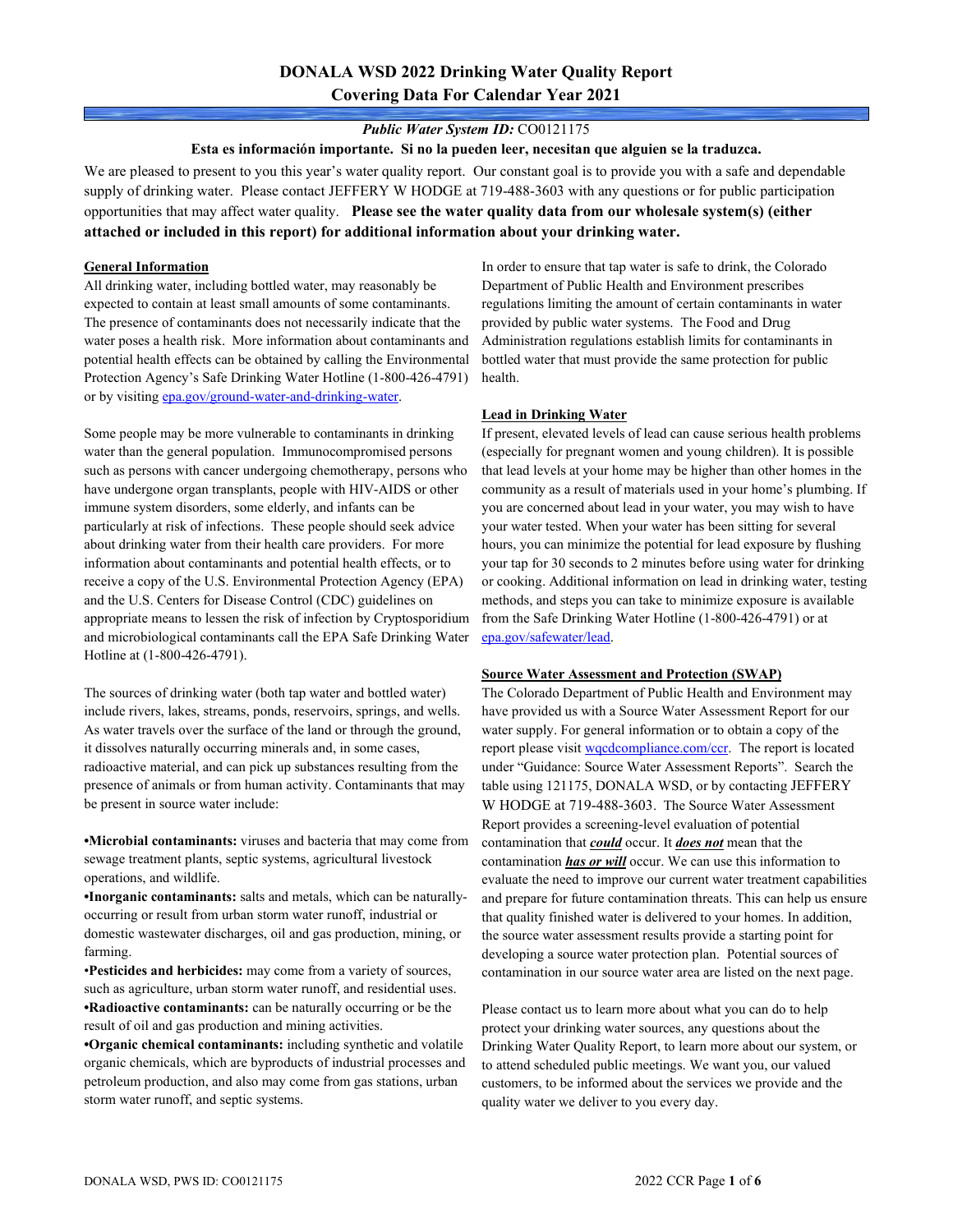# **Our Water Sources**

| <b>Sources (Water Type - Source Type)</b>      | <b>Potential Source(s) of Contamination</b>                      |
|------------------------------------------------|------------------------------------------------------------------|
| WELL NO 8A (Groundwater-Well)                  |                                                                  |
| WELL NO 9A (Groundwater-Well)                  |                                                                  |
| WELL 2A R (Groundwater-Well)                   |                                                                  |
| WELL 2D R (Groundwater-Well)                   |                                                                  |
| WELL 14A (Groundwater-Well)                    |                                                                  |
| PURCHASED WATER FROM CO0121150 (Surface Water- |                                                                  |
| Consecutive Connection)                        |                                                                  |
| WELL NO 10 EMERGENCY (Groundwater-Well)        | Commercial/Industrial/Transportation, Low Intensity Residential, |
| WELL NO 11D (Groundwater-Well)                 | Urban Recreational Grasses, Fallow, Deciduous Forest,            |
| WELL NO 12A (Groundwater-Well)                 | Evergreen Forest, Septic Systems, Road Miles                     |
| WELL NO 13D (Groundwater-Well)                 |                                                                  |
| WELL NO 4A (Groundwater-Well)                  |                                                                  |
| WELL NO 1A (Groundwater-Well)                  |                                                                  |
| WELL NO 3A (Groundwater-Well)                  |                                                                  |
| WELL NO 3D (Groundwater-Well)                  |                                                                  |
| WELL NO 7D (Groundwater-Well)                  |                                                                  |
|                                                |                                                                  |
|                                                |                                                                  |

## **Terms and Abbreviations**

- **Maximum Contaminant Level (MCL)** − The highest level of a contaminant allowed in drinking water.
- **Treatment Technique (TT)** − A required process intended to reduce the level of a contaminant in drinking water.
- **Health-Based** − A violation of either a MCL or TT.
- **Non-Health-Based** − A violation that is not a MCL or TT.
- **Action Level (AL)** − The concentration of a contaminant which, if exceeded, triggers treatment and other regulatory requirements.
- **Maximum Residual Disinfectant Level (MRDL)** − The highest level of a disinfectant allowed in drinking water. There is convincing evidence that addition of a disinfectant is necessary for control of microbial contaminants.
- **Maximum Contaminant Level Goal (MCLG)** − The level of a contaminant in drinking water below which there is no known or expected risk to health. MCLGs allow for a margin of safety.
- **Maximum Residual Disinfectant Level Goal (MRDLG)** − The level of a drinking water disinfectant, below which there is no known or expected risk to health. MRDLGs do not reflect the benefits of the use of disinfectants to control microbial contaminants.
- **Violation (No Abbreviation)** − Failure to meet a Colorado Primary Drinking Water Regulation.
- **Formal Enforcement Action (No Abbreviation)** − Escalated action taken by the State (due to the risk to public health, or number or severity of violations) to bring a non-compliant water system back into compliance.
- **Variance and Exemptions (V/E)** − Department permission not to meet a MCL or treatment technique under certain conditions.
- **Gross Alpha (No Abbreviation)** − Gross alpha particle activity compliance value. It includes radium-226, but excludes radon 222, and uranium.
- **Picocuries per liter (pCi/L)** − Measure of the radioactivity in water.
- **Nephelometric Turbidity Unit (NTU)** − Measure of the clarity or cloudiness of water. Turbidity in excess of 5 NTU is just noticeable to the typical person.
- **Compliance Value (No Abbreviation)** Single or calculated value used to determine if regulatory contaminant level (e.g. MCL) is met. Examples of calculated values are the 90<sup>th</sup> Percentile, Running Annual Average (RAA) and Locational Running Annual Average (LRAA).
- **Average (x-bar)** − Typical value.
- **Range (R)**  $-$  Lowest value to the highest value.
- **Sample Size (n)** − Number or count of values (i.e. number of water samples collected).
- **Parts per million = Milligrams per liter (ppm = mg/L)** − One part per million corresponds to one minute in two years or a single penny in \$10,000.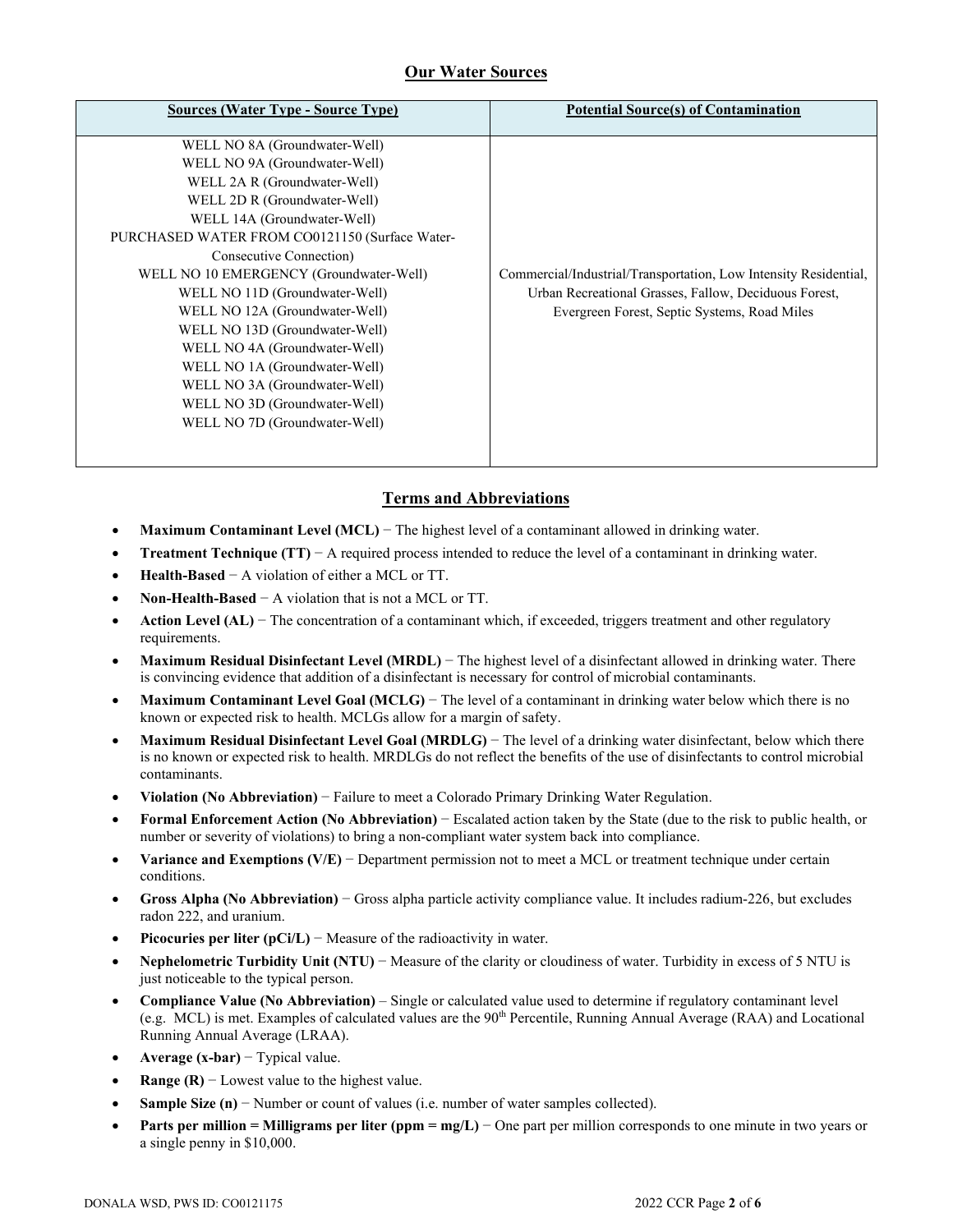- **Parts per billion = Micrograms per liter (ppb = ug/L)** − One part per billion corresponds to one minute in 2,000 years, or a single penny in \$10,000,000.
- **Not Applicable (N/A)** Does not apply or not available.
- **Level 1 Assessment** A study of the water system to identify potential problems and determine (if possible) why total coliform bacteria have been found in our water system.
- **Level 2 Assessment** A very detailed study of the water system to identify potential problems and determine (if possible) why an E. coli MCL violation has occurred and/or why total coliform bacteria have been found in our water system on multiple occasions.

## **Detected Contaminants**

DONALA WSD routinely monitors for contaminants in your drinking water according to Federal and State laws. The following table(s) show all detections found in the period of January 1 to December 31, 2021 unless otherwise noted. The State of Colorado requires us to monitor for certain contaminants less than once per year because the concentrations of these contaminants are not expected to vary significantly from year to year, or the system is not considered vulnerable to this type of contamination. Therefore, some of our data, though representative, may be more than one year old. Violations and Formal Enforcement Actions, if any, are reported in the next section of this report.

**Note:** Only detected contaminants sampled within the last 5 years appear in this report. If no tables appear in this section then no contaminants were detected in the last round of monitoring.

| Disinfectants Sampled in the Distribution System<br><b>TT Requirement:</b> At least 95% of samples per period (month or quarter) must be at least 0.2 ppm $OR$ |                                                                 |                                     |                          |               |                  |             |  |  |  |  |
|----------------------------------------------------------------------------------------------------------------------------------------------------------------|-----------------------------------------------------------------|-------------------------------------|--------------------------|---------------|------------------|-------------|--|--|--|--|
| If sample size is less than 40 no more than 1 sample is below 0.2 ppm                                                                                          |                                                                 |                                     |                          |               |                  |             |  |  |  |  |
|                                                                                                                                                                | <b>Typical Sources:</b> Water additive used to control microbes |                                     |                          |               |                  |             |  |  |  |  |
| <b>Disinfectant</b>                                                                                                                                            | <b>Time Period</b>                                              | <b>Results</b>                      | <b>Number of Samples</b> | <b>Sample</b> | <b>TT</b>        | <b>MRDL</b> |  |  |  |  |
|                                                                                                                                                                |                                                                 |                                     |                          |               |                  |             |  |  |  |  |
| Name                                                                                                                                                           |                                                                 |                                     | <b>Below Level</b>       | <b>Size</b>   | <b>Violation</b> |             |  |  |  |  |
|                                                                                                                                                                |                                                                 |                                     |                          |               |                  |             |  |  |  |  |
| Chlorine                                                                                                                                                       | December, 2021                                                  | Lowest period percentage of samples | $\theta$                 | 8             | N <sub>0</sub>   | $4.0$ ppm   |  |  |  |  |
|                                                                                                                                                                |                                                                 | meeting TT requirement: 100%        |                          |               |                  |             |  |  |  |  |
|                                                                                                                                                                |                                                                 |                                     |                          |               |                  |             |  |  |  |  |

| Lead and Copper Sampled in the Distribution System |                                |                                |                              |                           |                                      |                                              |                                                           |                                                                               |  |  |  |
|----------------------------------------------------|--------------------------------|--------------------------------|------------------------------|---------------------------|--------------------------------------|----------------------------------------------|-----------------------------------------------------------|-------------------------------------------------------------------------------|--|--|--|
| Contaminant<br>Name                                | Time<br>Period                 | 90 <sup>th</sup><br>Percentile | <b>Sample</b><br><b>Size</b> | Unit of<br><b>Measure</b> | 90 <sup>th</sup><br>Percentile<br>AL | <b>Sample</b><br><b>Sites</b><br>Above<br>AL | 90 <sup>th</sup><br>Percentile<br>AL<br><b>Exceedance</b> | <b>Typical Sources</b>                                                        |  |  |  |
| Copper                                             | 08/18/2021<br>to<br>08/18/2021 | 0.09                           | 21                           | ppm                       | 1.3                                  | $\mathbf{0}$                                 | N <sub>o</sub>                                            | Corrosion of<br>household plumbing<br>systems; Erosion of<br>natural deposits |  |  |  |
| Lead                                               | 08/18/2021<br>to<br>08/18/2021 | 0.9                            | 21                           | ppb                       | 15                                   | $\theta$                                     | N <sub>o</sub>                                            | Corrosion of<br>household plumbing<br>systems; Erosion of<br>natural deposits |  |  |  |

#### **Disinfection Byproducts Sampled in the Distribution System**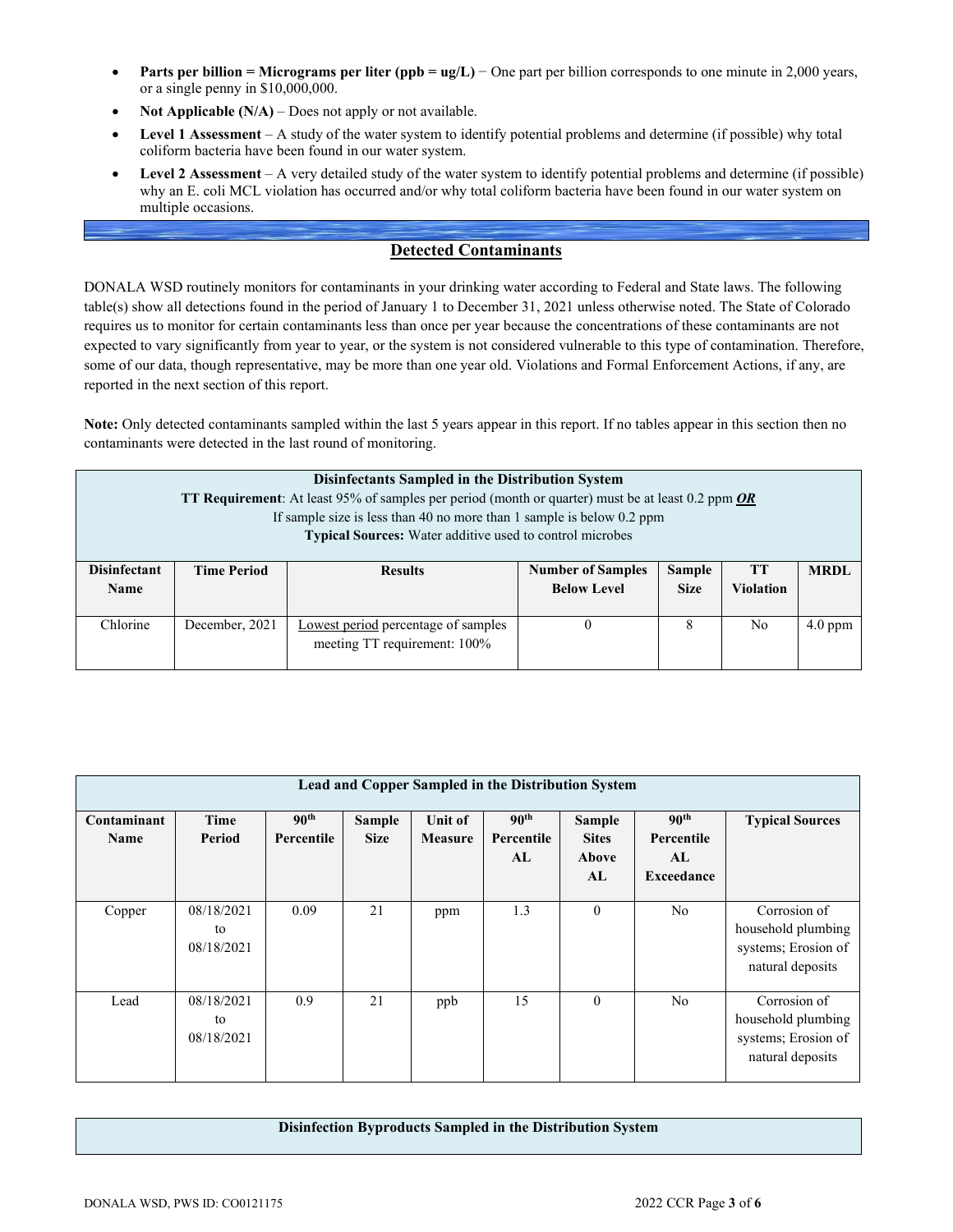| Name                                   | Year | Average | Range<br>$Low - High$ | Sample<br><b>Size</b> | Unit of<br><b>Measure</b> | <b>MCL</b> | <b>MCLG</b> | <b>MCL</b><br><b>Violation</b> | <b>Typical Sources</b>                      |
|----------------------------------------|------|---------|-----------------------|-----------------------|---------------------------|------------|-------------|--------------------------------|---------------------------------------------|
| Total<br>Haloacetic<br>Acids<br>(HAA5) | 2021 | 9.74    | 5.6 to 13.9           | 8                     | ppb                       | 60         | N/A         | N <sub>o</sub>                 | Byproduct of drinking<br>water disinfection |
| Total<br>Trihalome<br>thanes<br>(TTHM) | 2021 | 19.08   | 8.8 to 41.2           | 8                     | ppb                       | 80         | N/A         | N <sub>o</sub>                 | Byproduct of drinking<br>water disinfection |

| Radionuclides Sampled at the Entry Point to the Distribution System |                                                                                                                                                                                                                  |         |                       |                              |                           |            |             |                                |                                              |  |
|---------------------------------------------------------------------|------------------------------------------------------------------------------------------------------------------------------------------------------------------------------------------------------------------|---------|-----------------------|------------------------------|---------------------------|------------|-------------|--------------------------------|----------------------------------------------|--|
| Contaminant<br><b>Name</b>                                          | Year                                                                                                                                                                                                             | Average | Range<br>$Low - High$ | <b>Sample</b><br><b>Size</b> | Unit of<br><b>Measure</b> | <b>MCL</b> | <b>MCLG</b> | <b>MCL</b><br><b>Violation</b> | <b>Typical Sources</b>                       |  |
| Gross Alpha                                                         | 2021                                                                                                                                                                                                             | 5.8     | 5.8 to 5.8            |                              | pCi/L                     | 15         | $\theta$    | No                             | Erosion of<br>natural deposits               |  |
| Combined<br>Radium                                                  | 2021                                                                                                                                                                                                             | 8.26    | 6 to 11               | 5                            | pCi/L                     | 5          | $\theta$    | Yes                            | Erosion of<br>natural deposits               |  |
| Gross Beta<br>Particle<br>Activity                                  | 2021                                                                                                                                                                                                             | 5.3     | 5.3 to 5.3            |                              | $pCi/L^*$                 | 50         | $\theta$    | N <sub>o</sub>                 | Decay of natural<br>and man-made<br>deposits |  |
|                                                                     | *The MCL for Gross Beta Particle Activity is 4 mrem/year. Since there is no simple conversion between mrem/year and pCi/L EPA<br>considers 50 pCi/L to be the level of concern for Gross Beta Particle Activity. |         |                       |                              |                           |            |             |                                |                                              |  |

| <b>Inorganic Contaminants Sampled at the Entry Point to the Distribution System</b> |      |         |                       |                       |                           |                |             |                                |                                                                                                                       |  |
|-------------------------------------------------------------------------------------|------|---------|-----------------------|-----------------------|---------------------------|----------------|-------------|--------------------------------|-----------------------------------------------------------------------------------------------------------------------|--|
| Contaminant<br><b>Name</b>                                                          | Year | Average | Range<br>$Low - High$ | Sample<br><b>Size</b> | Unit of<br><b>Measure</b> | <b>MCL</b>     | <b>MCLG</b> | <b>MCL</b><br><b>Violation</b> | <b>Typical Sources</b>                                                                                                |  |
| Barium                                                                              | 2020 | 0.05    | $0.03$ to $0.05$      | 5                     | ppm                       | $\overline{2}$ | 2           | N <sub>o</sub>                 | Discharge of<br>drilling wastes;<br>discharge from<br>metal refineries;<br>erosion of natural<br>deposits             |  |
| Fluoride                                                                            | 2021 | 0.2     | $0.2 \text{ to } 0.2$ |                       | ppm                       | 4              | 4           | N <sub>o</sub>                 | Erosion of natural<br>deposits; water<br>additive which<br>promotes strong<br>teeth; discharge<br>from fertilizer and |  |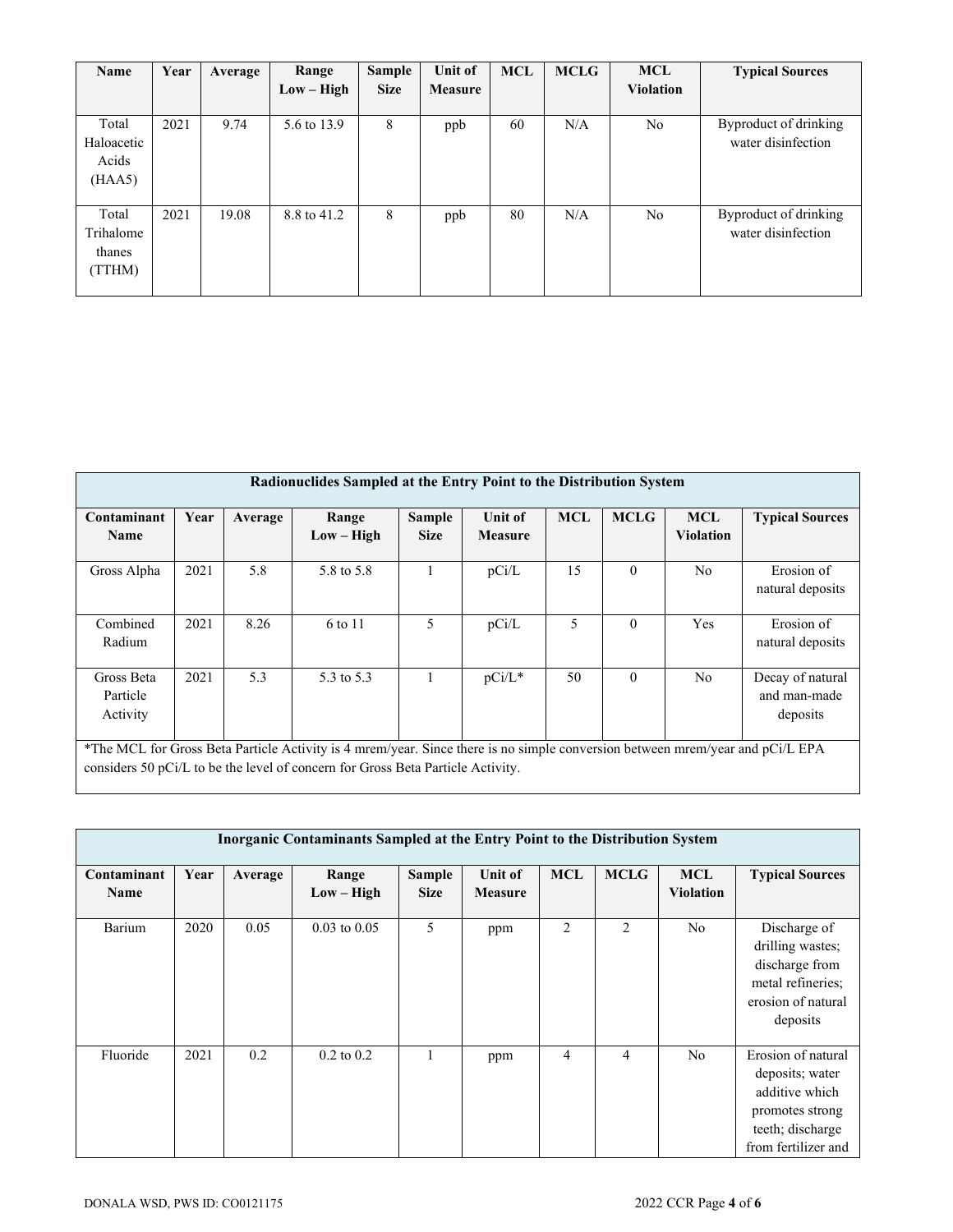| Inorganic Contaminants Sampled at the Entry Point to the Distribution System |      |         |                       |                       |                           |            |             |                                |                                                                                                                 |  |
|------------------------------------------------------------------------------|------|---------|-----------------------|-----------------------|---------------------------|------------|-------------|--------------------------------|-----------------------------------------------------------------------------------------------------------------|--|
| Contaminant<br><b>Name</b>                                                   | Year | Average | Range<br>$Low - High$ | Sample<br><b>Size</b> | Unit of<br><b>Measure</b> | <b>MCL</b> | <b>MCLG</b> | <b>MCL</b><br><b>Violation</b> | <b>Typical Sources</b>                                                                                          |  |
|                                                                              |      |         |                       |                       |                           |            |             |                                | aluminum<br>factories                                                                                           |  |
| Nitrate                                                                      | 2021 | 0.07    | $0$ to $0.2$          | 3                     | ppm                       | 10         | 10          | N <sub>o</sub>                 | Runoff from<br>fertilizer use;<br>leaching from<br>septic tanks,<br>sewage; erosion of<br>natural deposits      |  |
| Selenium                                                                     | 2020 | 0.2     | $0$ to $1$            | 5                     | ppb                       | 50         | 50          | N <sub>o</sub>                 | Discharge from<br>petroleum and<br>metal refineries;<br>erosion of natural<br>deposits; discharge<br>from mines |  |

| <b>Secondary Contaminants**</b>                                                                                                |      |         |              |               |                |                           |  |  |  |
|--------------------------------------------------------------------------------------------------------------------------------|------|---------|--------------|---------------|----------------|---------------------------|--|--|--|
| ** Secondary standards are non-enforceable guidelines for contaminants that may cause cosmetic effects (such as skin, or tooth |      |         |              |               |                |                           |  |  |  |
| discoloration) or aesthetic effects (such as taste, odor, or color) in drinking water.                                         |      |         |              |               |                |                           |  |  |  |
|                                                                                                                                |      |         |              |               |                |                           |  |  |  |
| Contaminant                                                                                                                    | Year | Average | Range        | <b>Sample</b> | Unit of        | <b>Secondary Standard</b> |  |  |  |
| <b>Name</b>                                                                                                                    |      |         | $Low - High$ | <b>Size</b>   | <b>Measure</b> |                           |  |  |  |
|                                                                                                                                |      |         |              |               |                |                           |  |  |  |
| Sodium                                                                                                                         | 2020 | 14.64   | 9.6 to 17.1  |               | ppm            | N/A                       |  |  |  |
|                                                                                                                                |      |         |              |               |                |                           |  |  |  |

### **Violations, Significant Deficiencies, and Formal Enforcement Actions**

#### **Health-Based Violations**

**Maximum contaminant level (MCL) violations:** Test results for this contaminant show that the level was too high for the time period shown. Please read the information shown below about potential health effects for vulnerable populations. This is likely the same violation that we told you about in a past notice. We are evaluating, or we already completed an evaluation, to find the best way to reduce or remove the contaminant. If the solution will take an extended period of time, we will keep you updated with quarterly notices.

**Treatment technique (TT) violations:** We failed to complete an action that could affect water quality. Please read the information shown below about potential health effects for vulnerable populations. This is likely the same violation that we told you about in a past notice. We were required to meet a minimum operation/treatment standard, we were required to make upgrades to our system, or we were required to evaluate our system for potential sanitary defects, and we failed to do so in the time period shown below. If the solution will take an extended period of time, we will keep you updated with quarterly notices.